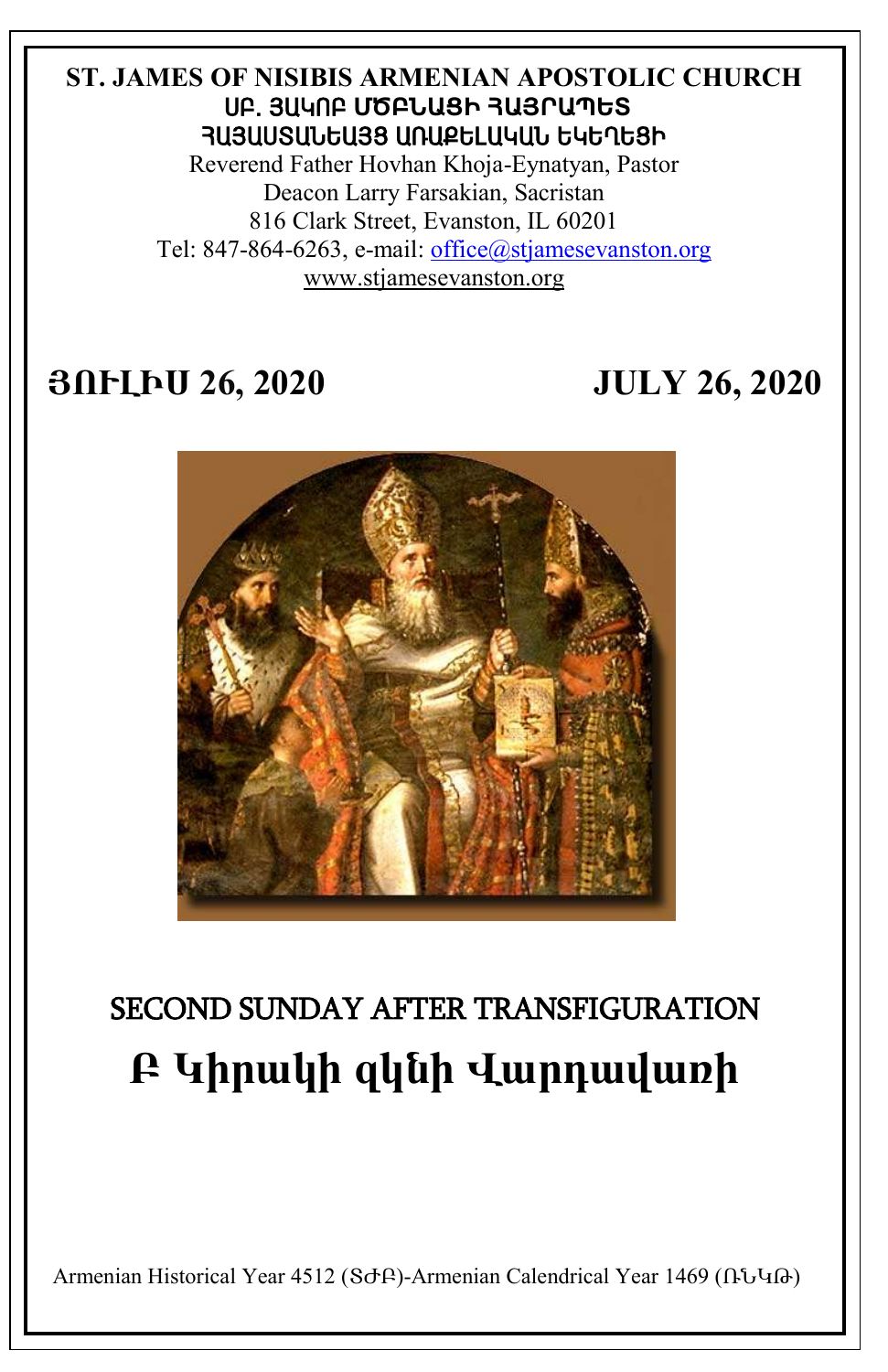## **SUNDAY, JULY 26, 2020 NO. 30/2020**

| Night Service         |  |
|-----------------------|--|
| Holy Badarak          |  |
| <b>Bible Readings</b> |  |

 $9:00$  AM  $10:00$  AM Isaiah 3:16-4:1; 1 Corinthians 1:25-30; Matthew 18:10-14

## ԿԻՐԱԿԻ**,** ՅՈՒԼԻՍ **26, 2020**

Գիշերային ժամ 9:00 Սուրբ Պատարագ 10:00

 $\Omega$ նթերցումներ Եսայի. 3:16-4:1; Ա Կորընթացիներ. 1:25-30; Մատթէոս. 18:10-14

## *ՀՈԳԵՀԱՆԳԻՍՏ* **– HOKEHANKISD - REQUIEM SERVICE For the Souls of:**

Catholicos Karekin Hovsepian Archbishop Tiran Nersoyan Very Reverend Father Varoujan Kabarajian Reverend Father Vartan Megherian Dn. Nishan and Angel Cherkezian Dn. George Guldalian Dn. Krikor and Angel Gosgaryan All Dedicated Parishioners of St. James Major Garush Hambardzumyan Captain Sos Elbakyan Junior Sergeants Grisha Matevosyan and Smbat Gabrielyan and all victims of violence everywhere.

If you wish to add names to today's **Merelotz Special Requiem Service** please submit them to one of our deacons before *Der Voghormya.*

## **PLEASE PRAY FOR OUR SICK**

Alexander Adajian Saro Anbarchian Andre, Servant of God Naringul Caliscan Carolyn Conger Veronica Dadourian Sam Davidson Seda Dilanjian Rick Gergerian Vartges Goorji

Hoyle Green Michael Green Nargez Hamayak Fred Harburg Robert Lapointe Cassandra Mitchell Varvara Movsesyan Joy Nazarian Shirley Omartian Dn. Hagop Papazian

Nanci Perkhaus Sofia Petrosyan Antony Puckett Virgie Jandegian Saskowski Surpik Simon Vigen Ter-Avakian Milan Thakkar Terre Tuzzolino Kary Valenziano Carla Ziegler

*If you know of anyone that needs our special prayers, please call the church office (847) 864-6263 or Der Hovhan (847) 644-7389 so that their names can be included on this list or if a name should be removed.*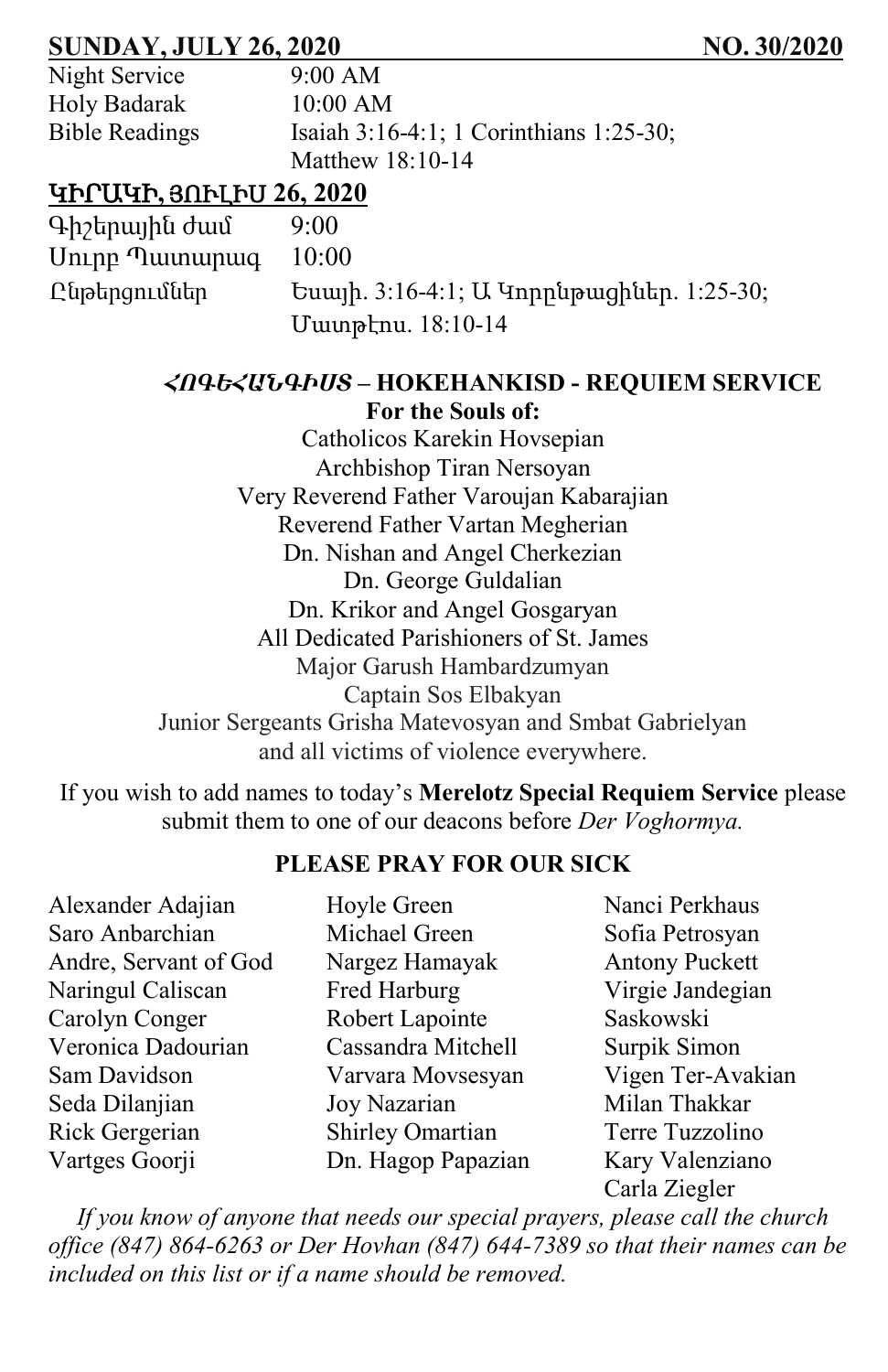### **COMMEMORATION OF ST. GREGORY THE ILLUMINATOR'S SONS AND GRANDSONS – STS. ARISTAKES, VRTANES, HOOSIG, GRIGORIS AND DANIEL**

The sons and grandsons of St. Gregory the Enlightener are remembered and commemorated by all Armenian Churches throughout the world for their faithfulness and their service and commitment to the Armenian Apostolic Church.

**Aristakes** was St. Gregory the Illuminator's youngest son. He led a monastic life from a very early age. He was consecrated a bishop by his father and became one of St. Gregory's staunchest supporters. In 325 A.D., he participated in the First Ecumenical Council of Nicaea, representing the first Catholicos and the entire Armenian Church. Upon St. Gregory's death, he became Catholicos of All Armenians. He was killed in 333 A.D. by Arkeghayos, a prince of Greater Armenia, for criticizing the king's incorrigible behaviors and was buried in the village Til.

**Vrtanes** was St. Gregory the Illuminator's elder son. He was married and had two sons – Grigoris and Housik. Following the death of his brother, Vrtanes ascended to Catholicos. Although Christianity was nearly universally accepted as the official religion throughout the Armenian kingdom, there remained some remnants of paganism and heathenism in remote areas and small villages. One region that demonstrated a substantial resistance to Christianity was the province of Daron. Vrtanes organized annual festive Christian celebrations in this province to gradually eliminate their pagan beliefs and practices. Vrtanes died in 341 A.D. and was buried in the village Tordan near the relics of St. Gregory the Illuminator.

**Grigoris** was the elder son of Vrtanes. He was sent by the Armenian Church to spread Christianity among its neighboring nations. He was martyred upon the order of King Sanesan, the head of the nomadic Mazkut tribe. His remains were buried by the deacons who served with him in the village Amaras in Artsakh. In 489 A.D., upon the order of the Aghvan (Caucasian Albanian) King Vachagan, the Church of St. Gregory was built on this site.

**Housik** was the younger son of Vrtanes. He married the daughter of the Armenian King Tiridates and had two sons – Pap and Antiochus. In 341 A.D., he was elected Catholicos of All Armenians. He resisted and challenged the will of King Tiran, who wished to hang the portrait of Julianus the Betrayer in a church. He was severely beaten, martyred and buried in the village Tordan in the province of Daranaghi.

**Bishop Daniel Assyrian** was famous for his saintly way of life. As he grew older, he led an ascetic and isolated life in the province of Daron. Following the martyrdom of Housik, he was invited to be the Catholicos of All Armenians. During the very first meeting with King Tiran, he strictly castigated him on the murder of the Pontiff Housik. The king summarily ordered the death of Daniel by

strangulation. His remains are buried in the Monastery of Hatsyats Drahkt.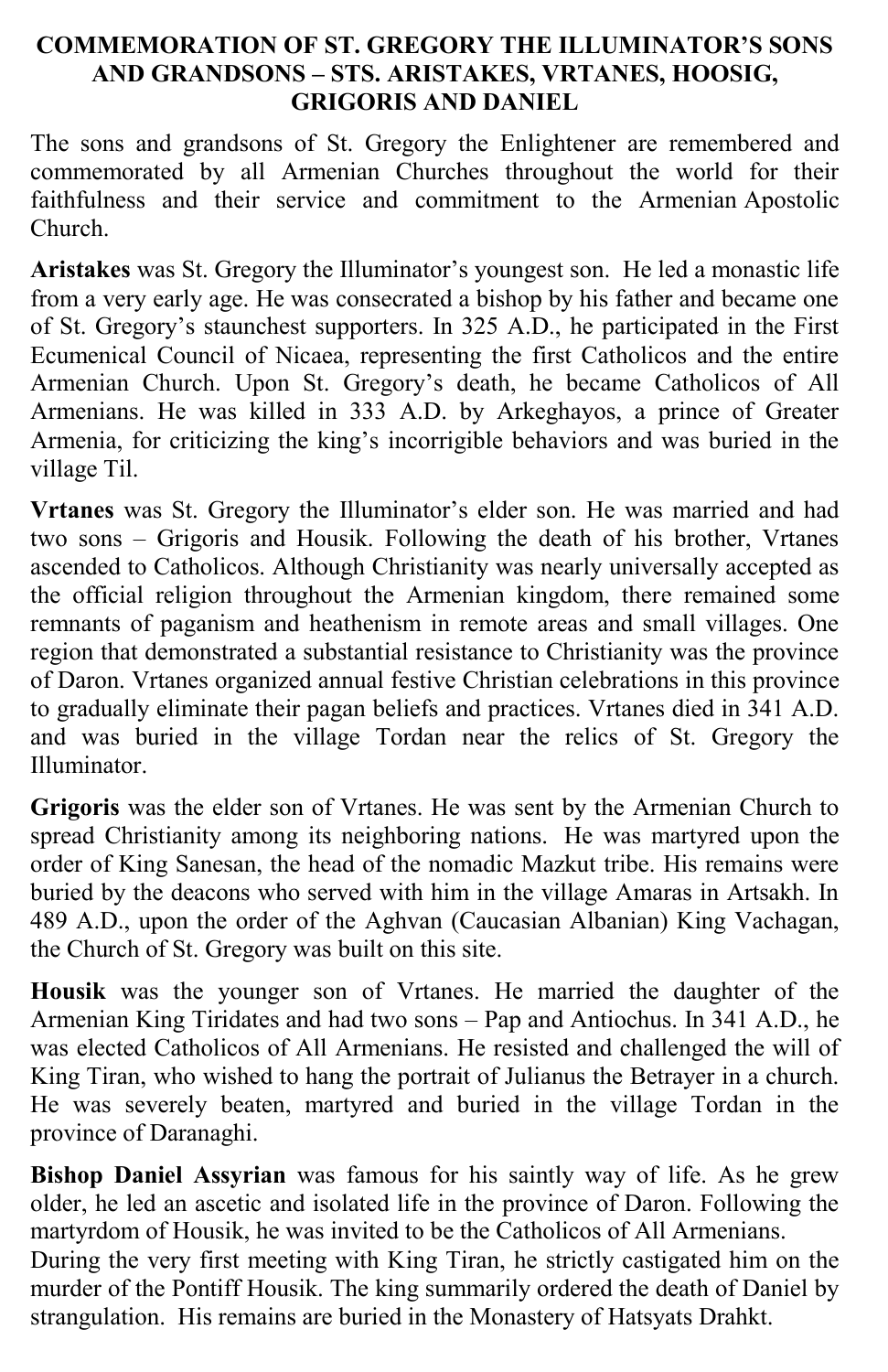### **FEASTS AND FASTS**

| <b>Monday, July 27</b>    | Commemoration of Sts. Cyprian, Bishop of Carthage,<br>and the 45 Martyrs, and the Virgins Justinia, Euphemia,<br>and Christina                                                                                      |
|---------------------------|---------------------------------------------------------------------------------------------------------------------------------------------------------------------------------------------------------------------|
| Tuesday, July 28          | Commemoration of Martyrdom of St. Athenogenes the<br>Bishop and his ten disciples and five martyrs                                                                                                                  |
| <b>Wednesday, July 29</b> | Fast                                                                                                                                                                                                                |
| Thursday, July 30         | Commemoration of the Holy Forefathers: Adam, Abel,<br>Seth, Enosh, Enoch, Noah, Melchizedek, Abraham,<br>Isaac, Jacob, Joseph, Moses, Aaron, Eliezer, Joshua,<br>Samuel, Samson, Jephthah, Barak, Gideon, and other |
|                           | Holy Patriarchs.                                                                                                                                                                                                    |
| Friday, July 31           | Fast                                                                                                                                                                                                                |
| <b>Saturday, August 1</b> | Commemoration of St. Gregory the Illuminator's Sons<br>and Grandsons – Sts. Aristakes, Vrtanes, Housik,<br>Grigoris and Daniel                                                                                      |

## **NAME DAY CELEBRATIONS**

Whenever you know a friend or loved one whose Name Day/Feast Day is soon to be celebrated, honor the person by presenting them with a lit candle saying, *"Anoonovut abrees"* or *"Anoonovut dzeranas"* ("May you grow old with your name"). Or you can simply say, "Happy Name Day!"

**NAME DAYS celebrated this week: NAME DAY celebrated this week**: Cyprian, Christina, Euphemia, Justinia (July 27), Adam, Abel, Seth. Enoch, Noah, Abraham, Isaac, Jacob, Moses, Movses, Aaron, Joshua, Samuel, Samvel, Samson, Gideon (July 30), Gregory, Greg, Kirkor, Aristakes, Aris, Vrtanes, Housil and Daniel (August 1).

## **UPCOMING FEASTS AND WORSHIP SERVICES**

**Saturday, August 1, 2020 at 5:00 pm** Vespers- *Kirakamoot*

**Wednesday, August 5, 2020 at 8:00 pm** Prayer for the Healing

**Sunday, August 16, 2020 Feast of the Assumption of the Holy Mother-of-God**

**Wednesday, August 19, 2020 at 8:00 pm** Prayer of Intercession to All Saints

**Wednesday, September 2, 2020 at 8:00 pm** Prayer for the Healing

**Saturday, September 5, 2020 at 5:00 pm**  Vespers- *Kirakamdeest*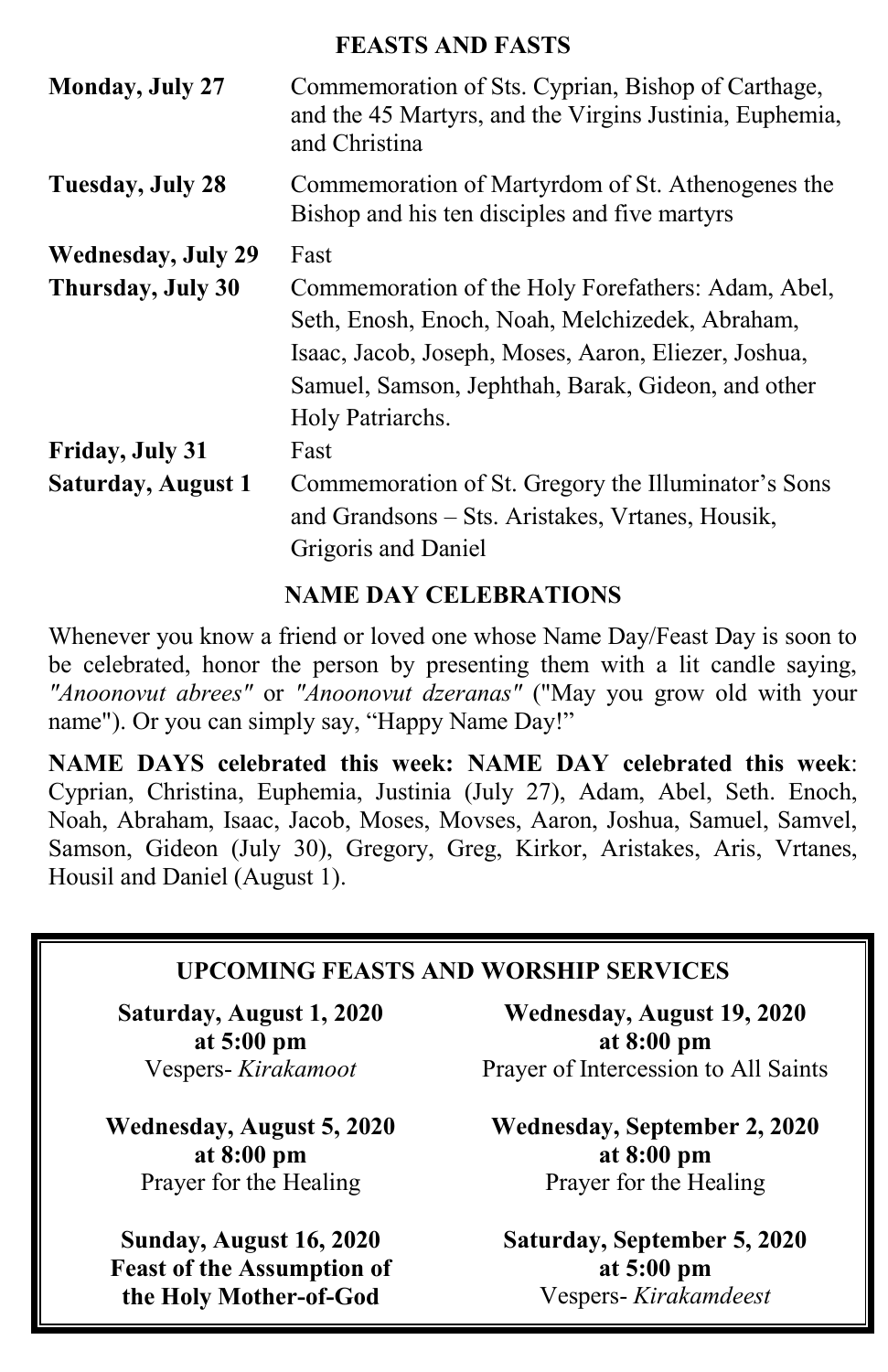## **SCRIPTURE READINGS**

## Եսայու մարգարեությունը 3:16-4:1

16 Այսպէս է ասում Տէրը. «Սիոնի դուստրերը հպարտացան, քայլում էին բարձրապարանոց, աչքով-ունքով էին անում, շարժուելիս իրենց քղանցքներն էին քարշ տալիս ու ոտքերով կաքաւում»: 17 Դրա համար էլ Աստուած պիտի խոնարհեցնի Սիոնի իշխանուհի դուստրերին, այն օրը Տէրը պսակազերծ պիտի անի նրանց: 18 Տէրը նրանց վրայից պիտի հանի նրանց վայելուչ զգեստները եւ պատմուճանները, 19 պիտի քանդի նրանց հիւսերը, վերացնի նրանց ծամակալները, 20 նրանց պսակակալներն ու մահիկաձեւ վզնոցները, նրանց դէմքի քողազարդերն ու վայելուչ պաճուճազարդերը, քօղէքներն ու ապարանջանները, մեհեւանդներն ու գինդերը, 21 նրանց մատանիներն ու ոսկեշար մանեակները, դիպակներն ու թելաւոր զարդերը, 22 եզրածիրանին ու միջնածիրանին, առտնին հագուստն ու պերճաշուք լակոնականը, 23 բեհեզն ու երկնագոյնը, կարմիր շղարշաքողը, բանուածոյ, ոսկեճամուկ ու ոսկեծոպ զգեստներն ու գօտիները: 24 Եւ քո արարքների պատճառով անուշահոտութիւնների փոխարէն փոշի պիտի լինի, զարդանախշ զգեստների փոխարէն՝ չուան գօտի, ոսկեայ գլխազարդի փոխարէն՝ ճաղատութիւն, իսկ ոսկեհիւս դիպակի փոխարէն քուրձ պիտի հագնես: 25 Քո գեղեցիկ զաւակը, որին դու սիրում ես, սրով պիտի մեռնի, ձեր իշխանները եւս սրով պիտի ընկնեն: 26 Ձեր զարդատուփերը դատարկ պիտի մնան, պիտի մատնուեն սգի, իսկ դու պիտի մնաս մէն-մենակ ու տապալուես գետնին: 4 1 Այն օրը եօթ կին պիտի բռնեն մի տղամարդու եւ ասեն. «Մեր հացը կուտենք եւ մեր զգեստը կհագնենք, միայն թէ քո անունը լինի մեզ վրայ. մեր այրիութեան նախատինքը վերացրո՛ւ մեզնից»:

## **Պողոս առաքյալի Ա թուղթը կորնթացիներին 1:25-30**

[25](http://biblehub.com/1_corinthians/1-25.htm)որովհետեւ Աստուծոյ յիմարութիւնը մարդոցմէ աւելի իմաստուն է, եւ Աստուծոյ տկարութիւնը մարդոցմէ աւելի ուժեղ է: [26](http://biblehub.com/1_corinthians/1-26.htm)Արդարեւ դուք կը տեսնէք ձեր կոչումը, եղբայրնե՛ր, թէ ի՛նչպէս ո՛չ թէ շատ իմաստուններ՝ մարմինի համեմատ, շատ զօրաւորներ, շատ ազնուականներ կանչուեցան, [27](http://biblehub.com/1_corinthians/1-27.htm)հապա Աստուած ընտրեց աշխարհի յիմարնե՛րը՝ որպէսզի ամօթահար ընէ իմաստունները: Աստուած ընտրեց աշխարհի տկարնե՛րը՝ որպէսզի ամօթահար ընէ հզօրները. [28](http://biblehub.com/1_corinthians/1-28.htm)Աստուած ընտրեց աշխարհի ստորիննե՛րը, անարգուածնե՛րն ու բա՛ն մը չեղողները, որպէսզի ոչնչացնէ բա՛ն մը եղողները. [29](http://biblehub.com/1_corinthians/1-29.htm)որպէսզի ո՛չ մէկ մարմին պարծենայ Աստուծոյ առջեւ: [30](http://biblehub.com/1_corinthians/1-30.htm)Բայց դուք Քրիստոս Յիսուսով անկէ՛ էք, որ Աստուծմէ մեզի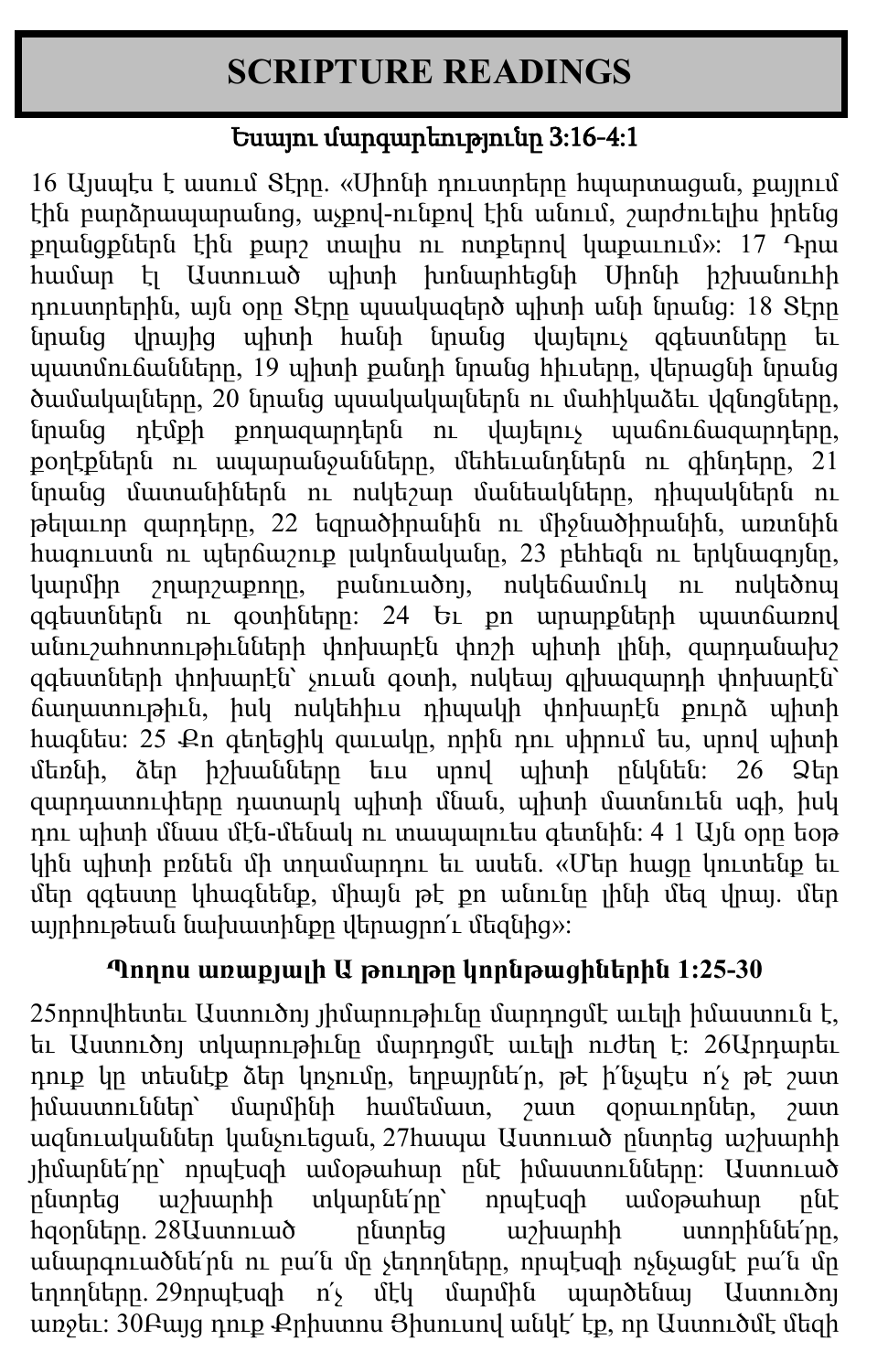| համար | իմաստութիւն,        | արդարութիւն, | սրբութիւն |  |
|-------|---------------------|--------------|-----------|--|
|       | ազատագրութիւն եղաւ. |              |           |  |

## **Մատթէոս 18:10-14**

[10](http://biblehub.com/matthew/18-10.htm)«Ուշադի՛ր եղէք որ չարհամարհէք այս պզտիկներէն մէկը. քանի որ կ՚ըսեմ ձեզի թէ երկինքի մէջ անոնց հրեշտակները ամէն ատեն կը տեսնեն երեսը իմ Հօրս՝ որ երկինքն է: [11](http://biblehub.com/matthew/18-11.htm)Որովհետեւ մարդու Որդին եկաւ կորսուա՛ծը փրկելու: [12](http://biblehub.com/matthew/18-12.htm)Ի՞նչ է ձեր կարծիքը. եթէ մարդ մը ունենայ հարիւր ոչխար եւ անոնցմէ մէկը մոլորի, իննսունինը ոչխարները լեռները չի՞ թողուր ու՝՝ երթար՝ փնտռելու մոլորածը: [13](http://biblehub.com/matthew/18-13.htm)Եթէ պատահի որ գտնէ զայն, ճշմա՛րտապէս կը յայտարարեմ ձեզի թէ աւելի՛ կ՚ուրախանայ անոր համար, քան իննսունիննին՝ որոնք մոլորած չէին: [14](http://biblehub.com/matthew/18-14.htm)Ա՛յսպէս՝ ձեր երկնաւոր Հայրը չի հաճիր որ այս պզտիկներէն մէ՛կը կորսուի»:

## **Isaiah 3:16-4:1**

[16M](http://biblehub.com/isaiah/3-16.htm)oreover, the LORD said, "Because the daughters of Zion are proud And walk with heads held high and seductive eyes,

And go along with mincing steps

And tinkle the bangles on their feet,

[17T](http://biblehub.com/isaiah/3-17.htm)herefore the Lord will afflict the scalp of the daughters of Zion with scabs, And the LORD will make their foreheads bare."

[18I](http://biblehub.com/isaiah/3-18.htm)n that day the Lord will take away the beauty of their anklets, headbands, crescent ornaments, [19d](http://biblehub.com/isaiah/3-19.htm)angling earrings, bracelets, veils, [20h](http://biblehub.com/isaiah/3-20.htm)eaddresses, ankle chains, sashes, perfume boxes, amulets, [21f](http://biblehub.com/isaiah/3-21.htm)inger rings, nose rings, [22f](http://biblehub.com/isaiah/3-22.htm)estal robes, outer tunics, cloaks, money purses, [23h](http://biblehub.com/isaiah/3-23.htm)and mirrors, undergarments, turbans and veils.

[24N](http://biblehub.com/isaiah/3-24.htm)ow it will come about that instead of sweet perfume there will be putrefaction;

Instead of a belt, a rope;

Instead of well-set hair, a plucked-out scalp;

Instead of fine clothes, a donning of sackcloth;

And branding instead of beauty.

[25Y](http://biblehub.com/isaiah/3-25.htm)our men will fall by the sword

And your mighty ones in battle.

[26A](http://biblehub.com/isaiah/3-26.htm)nd her gates will lament and mourn,

And deserted she will sit on the ground.

## **St. Paul's First Epistle to the Corinthians 1:25-30**

[25B](http://biblehub.com/1_corinthians/1-25.htm)ecause the foolishness of God is wiser than men, and the weakness of God is stronger than men. [26F](http://biblehub.com/1_corinthians/1-26.htm)or consider your calling, brethren, that there were not many wise according to the flesh, not many mighty, not many noble; [27b](http://biblehub.com/1_corinthians/1-27.htm)ut God has chosen the foolish things of the world to shame the wise, and God has chosen the weak things of the world to shame the things which are strong, [28a](http://biblehub.com/1_corinthians/1-28.htm)nd the base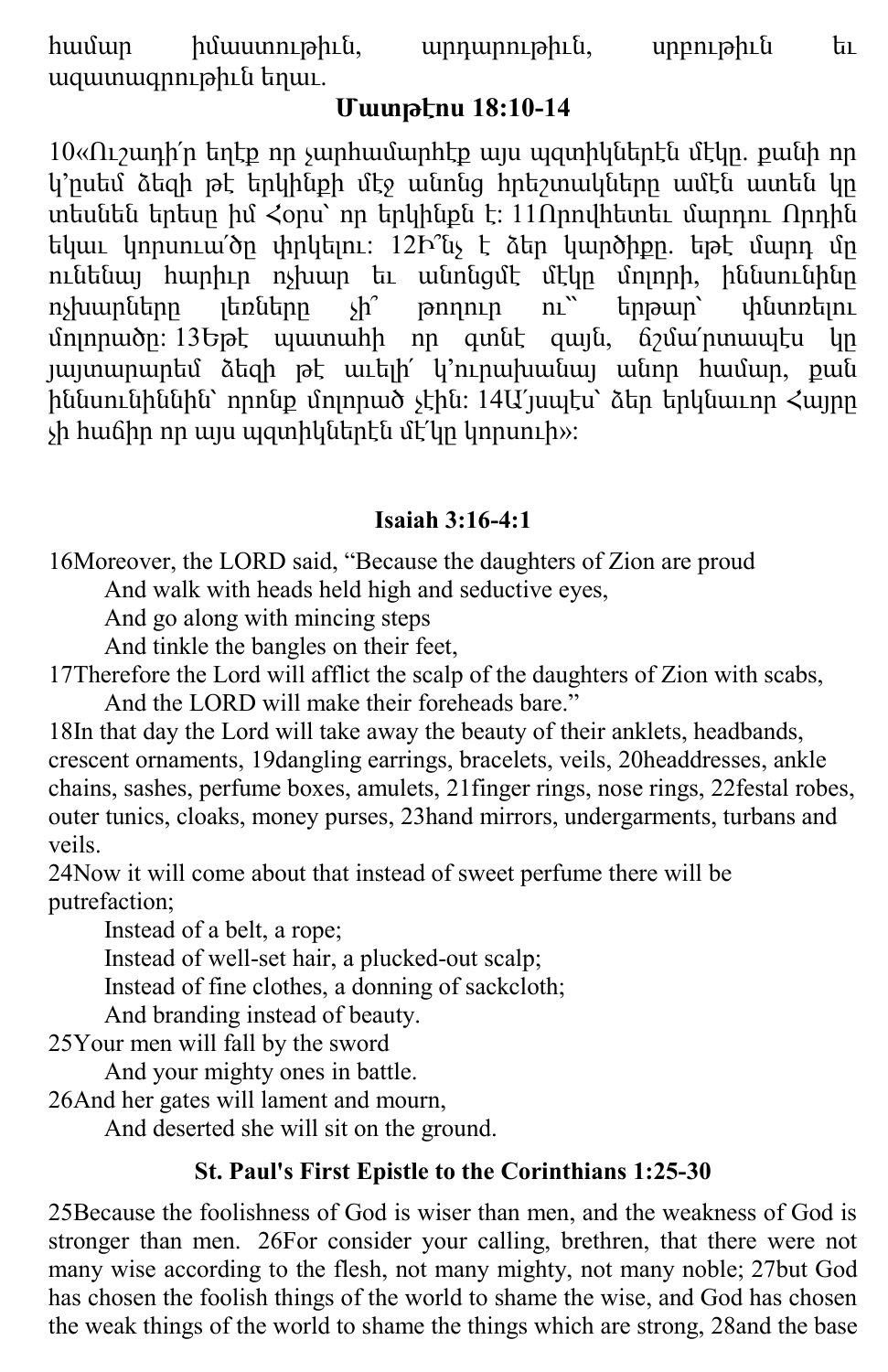things of the world and the despised God has chosen, the things that are not, so that He may nullify the things that are, [29s](http://biblehub.com/1_corinthians/1-29.htm)o that no man may boast before God. [30B](http://biblehub.com/1_corinthians/1-30.htm)ut by His doing you are in Christ Jesus, who became to us wisdom from God, and righteousness and sanctification, and redemption.

#### **Matthew 18:10-14**

[10](http://biblehub.com/matthew/18-10.htm)"See that you do not despise one of these little ones. For I tell you that in heaven their angels always see the face of my Father who is in heaven[.d](http://biblehub.com/esv/matthew/18.htm#footnotes) [12W](http://biblehub.com/matthew/18-12.htm)hat do you think? If a man has a hundred sheep, and one of them has gone astray, does he not leave the ninety-nine on the mountains and go in search of the one that went astray? [13A](http://biblehub.com/matthew/18-13.htm)nd if he finds it, truly, I say to you, he rejoices over it more than over the ninety-nine that never went astray. [14S](http://biblehub.com/matthew/18-14.htm)o it is not the will of m[ye](http://biblehub.com/esv/matthew/18.htm#footnotes) Father who is in heaven that one of these little ones should perish.**[1](http://biblehub.com/mark/2-1.htm)**And when he returned to Capernaum after some days, it was reported that he was at home. **[2](http://biblehub.com/mark/2-2.htm)**And many were gathered together, so that there was no more room, not even at the door. And he was preaching the word to them. **[3](http://biblehub.com/mark/2-3.htm)**And they came, bringing to him a paralytic carried by four men. **[4](http://biblehub.com/mark/2-4.htm)**And when they could not get near him because of the crowd, they removed the roof above him, and when they had made an opening, they let down the bed on which the paralytic lay. **[5](http://biblehub.com/mark/2-5.htm)**And when Jesus saw their faith, he said to the paralytic, "Son, your sins are forgiven." **[6](http://biblehub.com/mark/2-6.htm)**Now some of the scribes were sitting there, questioning in their hearts, **[7](http://biblehub.com/mark/2-7.htm)**"Why does this man speak like that? He is blaspheming! Who can forgive sins but God alone?" **[8](http://biblehub.com/mark/2-8.htm)**And immediately Jesus, perceiving in his spirit that they thus questioned within themselves, said to them, "Why do you question these things in your hearts? **[9](http://biblehub.com/mark/2-9.htm)**Which is easier, to say to the paralytic, 'Your sins are forgiven,' or to say, 'Rise, take up your bed and walk'? **[10](http://biblehub.com/mark/2-10.htm)**But that you may know that the Son of Man has authority on earth to forgive sins"—he said to the paralytic— **[11](http://biblehub.com/mark/2-11.htm)**"I say to you, rise, pick up your bed, and go home." **[12](http://biblehub.com/mark/2-12.htm)**And he rose and immediately picked up his bed and went out before them all, so that they were all amazed and glorified God, saying, "We never saw anything like this!



#### **SCRIPTURE READINGS FOR THIS WEEK**

| <b>Monday:</b> | 1 Corinthians 14:18-25; Mark 2:13-20               |  |  |
|----------------|----------------------------------------------------|--|--|
| Tuesday:       | 1 Corinthians 14:26-40; Mark 2:23-3:5              |  |  |
| Wednesday:     | 1 Corinthians 15:25-33; Mark 3:6-12                |  |  |
| Thursday:      | 1 Corinthians 15:34-49; Mark 3:20-30               |  |  |
| <b>Friday:</b> | 1 Corinthians 15:50-57; Mark 3:31-4:8              |  |  |
| Saturday:      | Proverbs 3:19-26; Ezekiel 40:3-10; 1 Peter 2:1-10; |  |  |
|                | Mathew 16:13-19                                    |  |  |

*Writing above the main altar:* "Draw near to God, and He will draw near to you." (James 4:8)